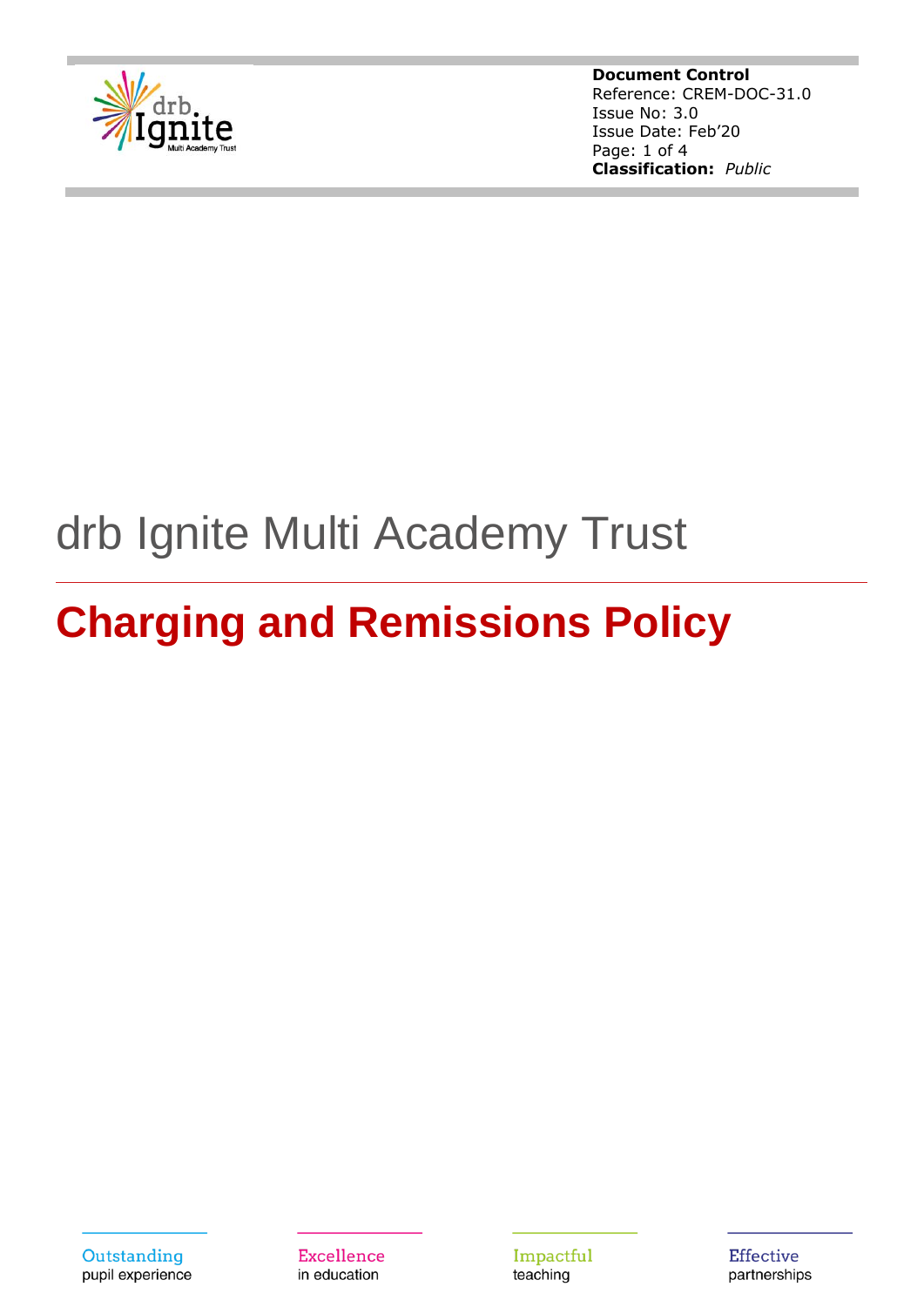

**Document Control** Reference: CREM-DOC-31.0 Issue No: 3.0 Issue Date: Feb'20 Page: 2 of 4 **Classification:** *Public*

## **drb Ignite Multi Academy Trust Vision Statement**

The drb Ignite Multi Academy Trust has been established through a shared belief that lives can be transformed by what goes on in schools. We believe that the process of teaching and learning shapes futures. To this end our vision is to give every child learning experiences that excite them and give them the power to begin to shape their own lives.

Our vision:

*all pupils achieve the highest standard of educational outcomes regardless of circumstances or background.*

## **Rationale**

Ideally the Trust and its schools would like to make no charge to parents or pupils for activities that are relevant to educational provision. However, school budget constraints force schools to make charges for certain activities. This Policy outlines the Trust's position.

In line with the Trust's Pupil Guarantees, the Trust recognises the valuable contribution that additional activities, including clubs, trips, residentials and experiences of other environments make towards pupils' all-round educational experience and their personal and social development.

In order to promote and provide as broad a range of such activities as possible for the benefit of all pupils, the Trust and its schools reserve the right to make a charge for certain activities.

## **Policy**

#### **Charging**

The Trust and its schools reserve the right to make a charge in the following circumstances for activities organised by the school:

- **school trips and residentials in school time** e.g. day trips, the board and lodging element of residential experiences and outdoor pursuit courses
- **activities outside school hours**: the full cost for each pupil of journeys, trips and overnight stays
- **materials** the cost of materials or ingredients e.g. for art, design and technology and food technology
- **acts of vandalism and negligence** the Trust and its schools reserve the right to recover part, or the whole cost, of damage to buildings or equipment which is the result of vandalism or negligence by a pupil.

Excellence in education

Impactful teaching

Effective partnerships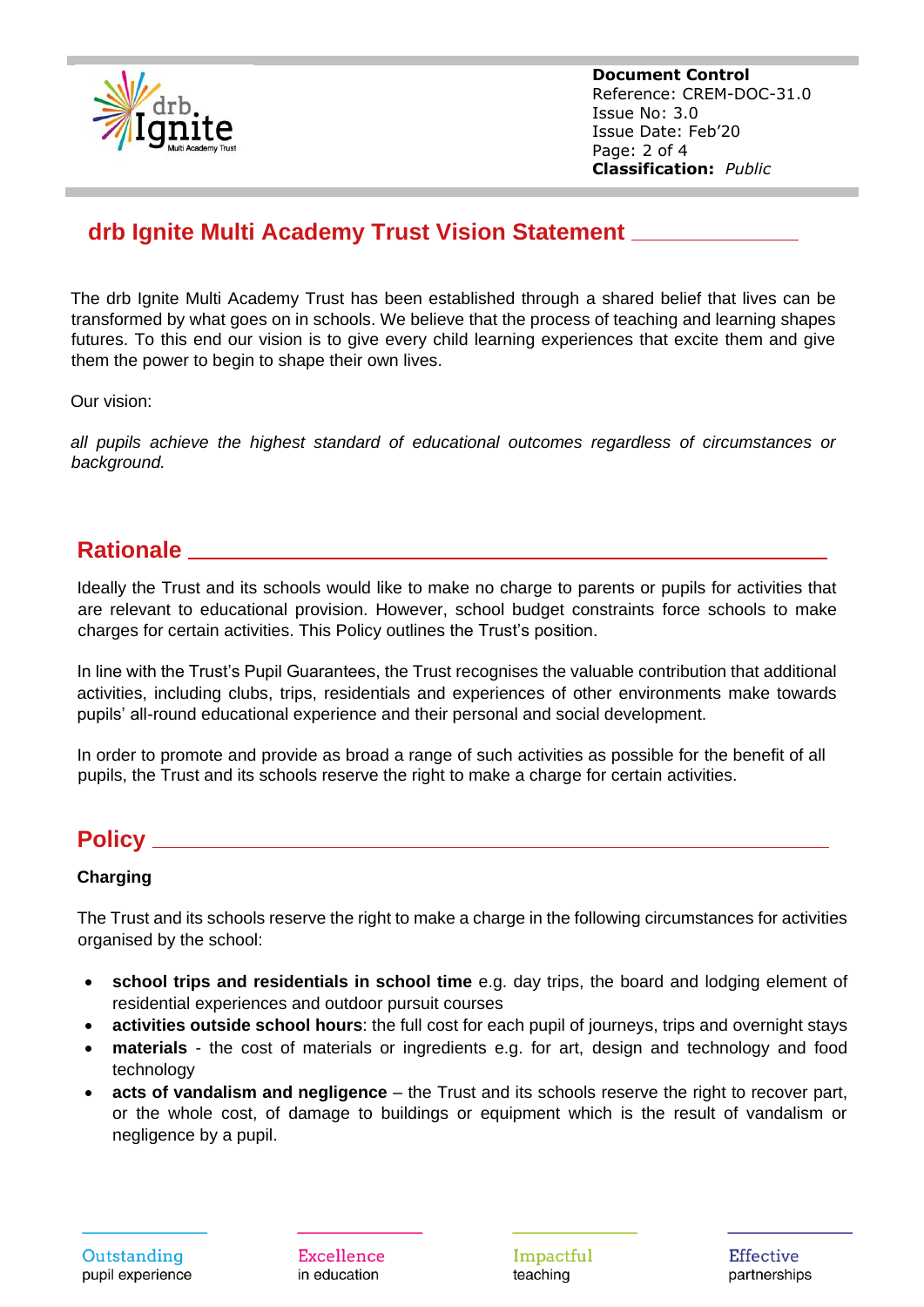

**Document Control** Reference: CREM-DOC-31.0 Issue No: 3.0 Issue Date: Feb'20 Page: 3 of 4 **Classification:** *Public*

#### **Remissions**

Where the parent of a pupil is in receipt of qualifying state benefit(s), Trust Schools will remit in full the cost of board and lodging for any residential activity that is organised for the pupil and which takes place within school time.

Trust schools may remit charges in full or in part to other parents after considering other specific hardship cases. Trust schools invite parents to apply, in the strictest confidence, for the remission of charges in part or in full. Headteachers will authorise remission in consultation with the Trust as appropriate.

#### **Insurance**

Any insurance costs will be included in charges made for trips or activities.

#### **Voluntary contributions**

Nothing in this Policy precludes the Trust and its schools from inviting parents to make voluntary contributions. Schools should make clear that such contributions are voluntary and that children of parents who do not contribute will not be discriminated against. If insufficient contributions are received the Trust and its schools reserve the right to cancel the trip.

#### **Monitor & Review**

| <b>Monitoring and review</b>      | <b>Finance Committee</b>                 |
|-----------------------------------|------------------------------------------|
| <b>Links</b>                      | Academies Financial Handbook             |
|                                   | Pupil Premium statement of expenditure   |
| <b>Staff responsible</b>          | <b>Headteachers of all Trust schools</b> |
|                                   | <b>Chief Financial Officer</b>           |
| <b>Committee responsible</b>      | <b>Trust Board</b>                       |
| Date approved                     | <b>February 2020</b>                     |
| <b>Reviewed</b>                   | February 2020                            |
| <b>Next review</b>                | February 2022                            |
| <b>Sign off by Chair of Trust</b> | Date: February 2020                      |

\*Please note that should there be any changes/further national guidance issued relevant to this policy, it will be updated accordingly prior to the review date shown above and referred to the next Trust Board meeting.

Excellence in education

Impactful teaching